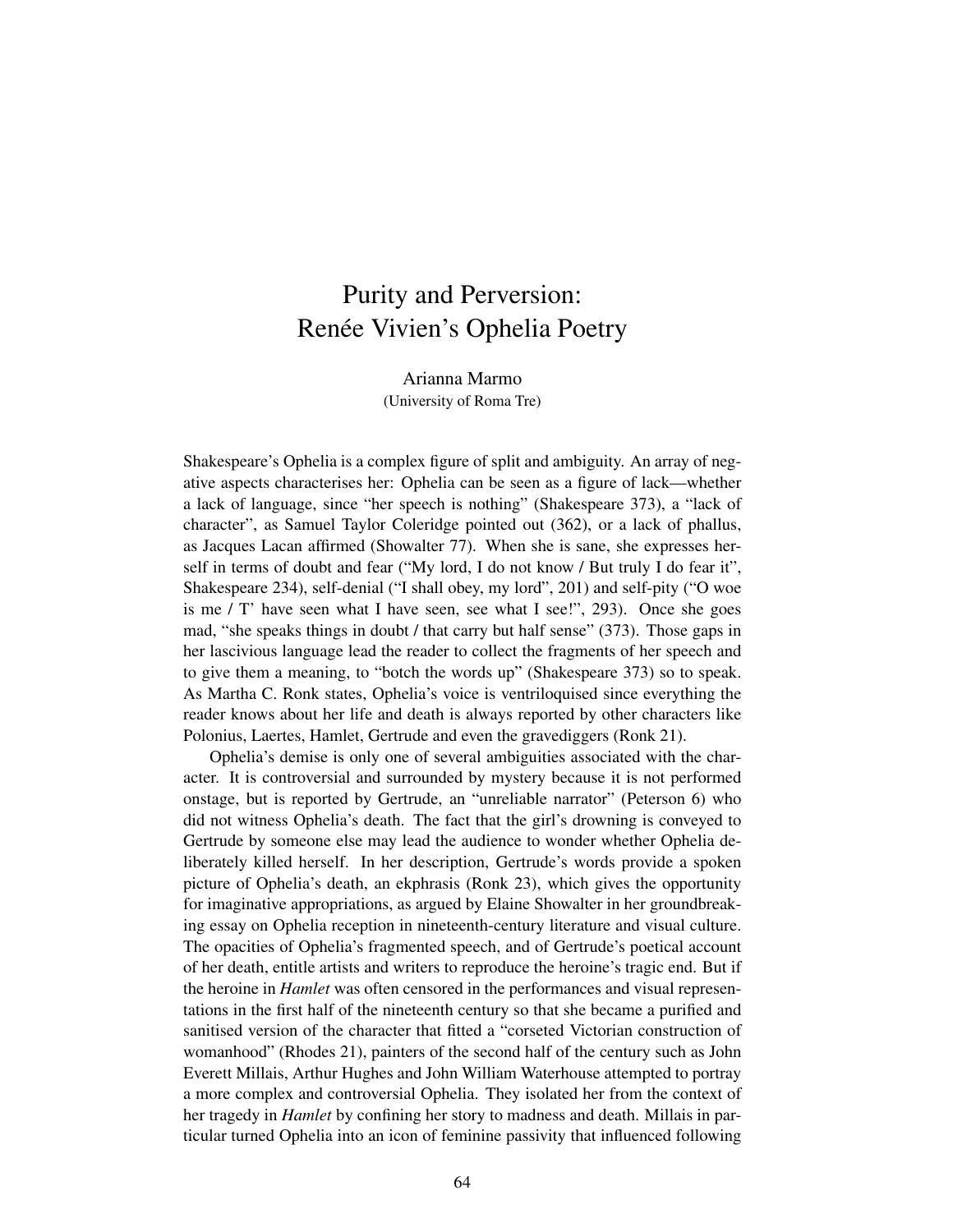painters and poets. As Deborah Cherry and Griselda Pollock have pointed out, Pre-Raphaelite depictions of dying women are negative constructions of femininity that reinforce patriarchal ideologies (Pollock 91–114). By crystallising Ophelia's death on canvas, Pre-Raphaelite painters were precursors of the Decadent and Symbolist aesthetic in France, and played a role in creating an Ophelia so tantalising and appealing to decadent artists (Cousseau 82). Their paintings, which began to reveal a darker and more ambiguous aspect of Ophelia's character, influenced French pictorial renditions, as well as poetical re-writings from 1870 onwards. Pauline Tarn (1877–1909), who published in French under the name Renée Vivien, was among those poets intrigued by Ophelia-like self-annihilating female icons.

In this article, I will examine the way the *fin de siècle* poetry of Vivien is captivated by the heroine's negative forces and internalises Ophelia's self-destructive behaviour as a way of reacting against a rigid patriarchal order through her madness and suicide. Dealing with Vivien's portrayal of ladies of the lakes, Tama Lea Engelking demonstrated the controversial way in which the poet tried to embrace the feminist cause without fully succeeding in doing so. My focus here, instead, is on the way Ophelia's ambiguities find correspondence in Vivien's paradoxical approach to the dying heroine and to the idea of a death wish. By analysing poetical renditions of Ophelia, I will focus on how Vivien transforms the character from a pure and unselfconscious heroine to an icon of perversion, which amplifies the ambiguities connected to the decadent *femme fatale* and embodies her enchanting feminine power (see Auerbach 8).

What seems to attract Vivien is Ophelia's duplicity and her self-destructive madness by which she is "divided from herself and her fair judgement" (Shakespeare 380). A closer analysis of Vivien's biography reveals the way that the poet experienced the condition of being "a divided self" and the way she internalised Ophelia's ambiguity as a way to give to vent a struggle against patriarchal visions of women. Born in London in 1877 to an American mother and a British father, Pauline Mary Tarn grew up in Paris, where she was in touch with the decadent sensibility of French poets such as Rimbaud, Mallarmé and Baudelaire. Because of her father's premature death, Vivien's family moved back to England, a place that the poet considered a foreign country (Goujon 57) and where she felt herself to be in exile. Vivien finally escaped from this traumatic experience when she turned twenty-one and was able to permanently move to France, a place where she could directly experience the influences of the symbolist poets, enjoy a bohemian lifestyle, and where her homosexuality was more tolerated than in England. According to her biographer Jean-Paul Goujon, Pauline's decision to write in French could be considered a refusal of the mother that is said to have neglected her in childhood (41). The issue of language in Vivien's literary production cannot be divided from the concept of "patrie" or "matrie", as emphasised by Marie Ange Bartholomot Bessou (2004, 34). However, it seems that Vivien's rejection of her English mother tongue represents a necessity to free herself from the restrictive Victorian morality of nineteenth-century English culture that was embodied by her father (Engelking 365). First publishing under the French pseudonym of R.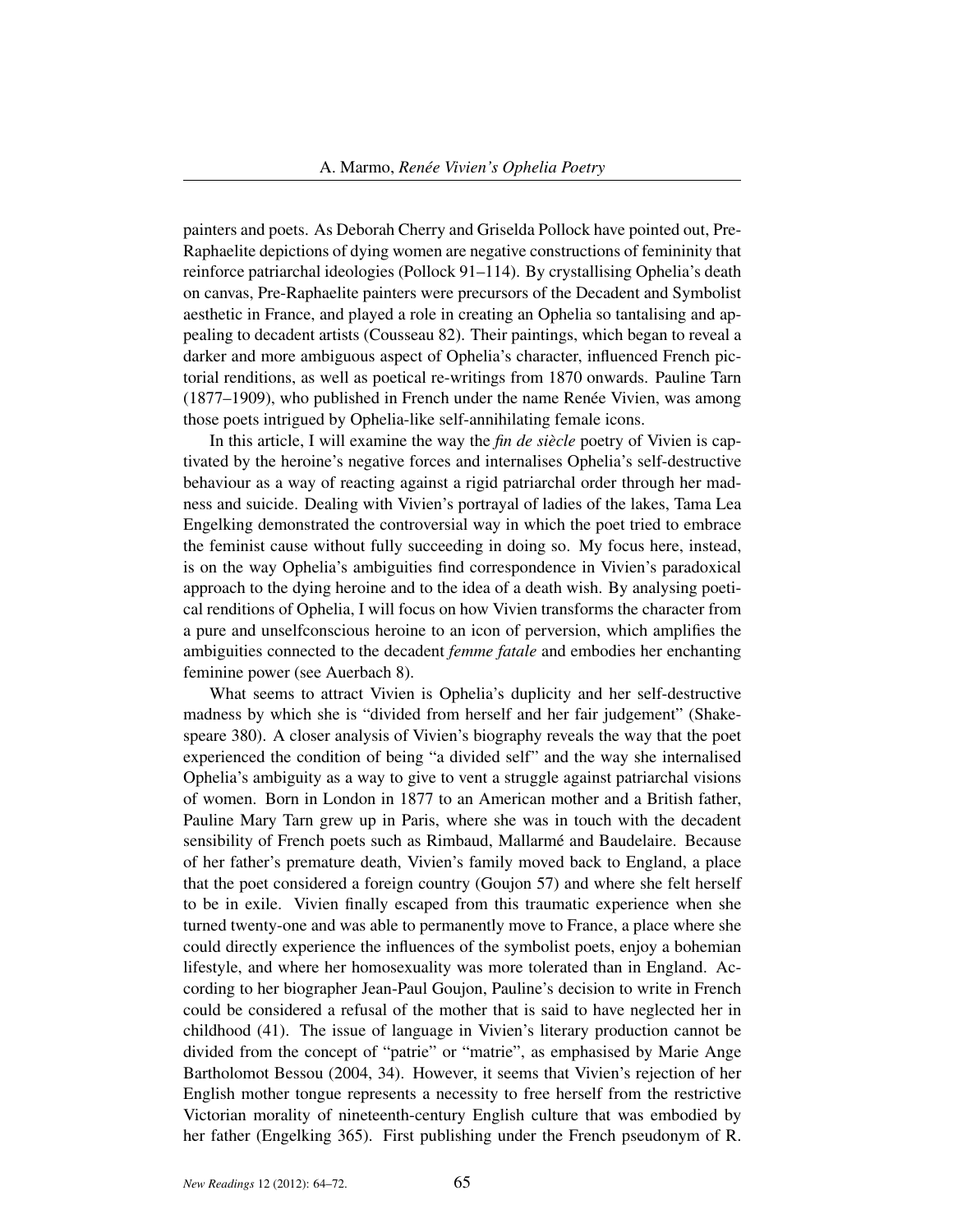Vivien (the R hiding any reference to her gender), the poet wanted to underline her double birth: Re-née, in fact, means re-born in French, and the name Vivien also alludes to a new birth. Nevertheless, she never completely cut herself off from her English cultural heritage: her interest in authors such as Shakespeare, Milton, Shelley, Keats, Swinburne and Rossetti, among the others, shows her lifelong connection with the English literary canon. Her bilingualism and biculturalism are recurrently present in her work by means of intertextual quotation, translation and re-writing. Shakespeare's plots often constitute an intertext for Vivien's works: King Lear makes his appearance in a poem called "Sous le Rafale", whereas Desdemona, Macbeth and Hamlet appear in a novel called *L'être double* [*The Double Being*]. Vivien also engaged in rewriting in her "Sonnets imitant Shakespeare" ["Sonnets imitating Shakespeare"]. The Shakespearean heroine who seemingly enticed Vivien the most, however, is Ophelia. In re-writing her story, Vivien may have relied not only on *Hamlet*, but also on Pre-Raphaelite art portraying her watery death.

Vivien's first poetical attempt to re-write Ophelia's death, "La chanson d'Ophélie" (1986, 434–35), composed in 1894 when she was a teenager, shows the influence of the Shakespearean intertext, but is also indebted to a Pre-Raphaelite decadent atmosphere. Like Pre-Raphaelite painters before her, Vivien declines the conventional and unquestioning imitation of the romantic stereotype of a sanitised woman who purifies herself in reviving waters (see James Vest's investigation into the myth of Ophelia in French romantic literature). Vivien's Ophelia, by contrast, is steeped in decadent sensibility. Vivien also takes inspiration from the 1870 Rimbaud poem "Ophélie", which largely accounts for the spread of the Ophelia myth in the French *fin de siècle* literary context. In Vivien's poem, as in Gertrude's speech, Ophelia gathers some flowers and is not conscious of the danger of death: in the poem's first line, "Elle chante, inconsciente" [she sings, unconscious]. The flowers' freshness is the objective correlative of Ophelia's youth: she looks like a nymph dancing in the ether, like a ray of light in spring. But from the second half of the stanza onwards, the decay of natural elements anticipates Ophelia's imminent drowning and the verb "rayonne" [to shine] gives way to the noun "couronne" [garland], which refers to the Ophelia's funeral flowers. Like Laertes in *Hamlet*, Vivien suggests that water is Ophelia's element. However, water has no vivifying properties but merely represents Ophelia's grave. The rhyming couplet "eau" [water] and "tombeau" [grave] at the end of the first stanza makes the link between the dying waters of the river and the girl's death. The "petit enfant" [little child] who climbs up the branch of the willow tree echoes the naivety that Polonius reproaches his daughter for ("Think yourself a baby". Shakespeare 198). The use of this comparison reveals the importance Vivien gives to her literary appropriation of Shakespeare: her poetry relies on literary forebears like a child sheltering on its father's shoulders. However, by first adopting an imitative approach to Gertrude's account of Ophelia's death, and then challenging Shakespeare's authorship, Vivien seems to claim her own authorial voice and emphasises a controversial relationship with the motherland she escaped and with the English literary canon.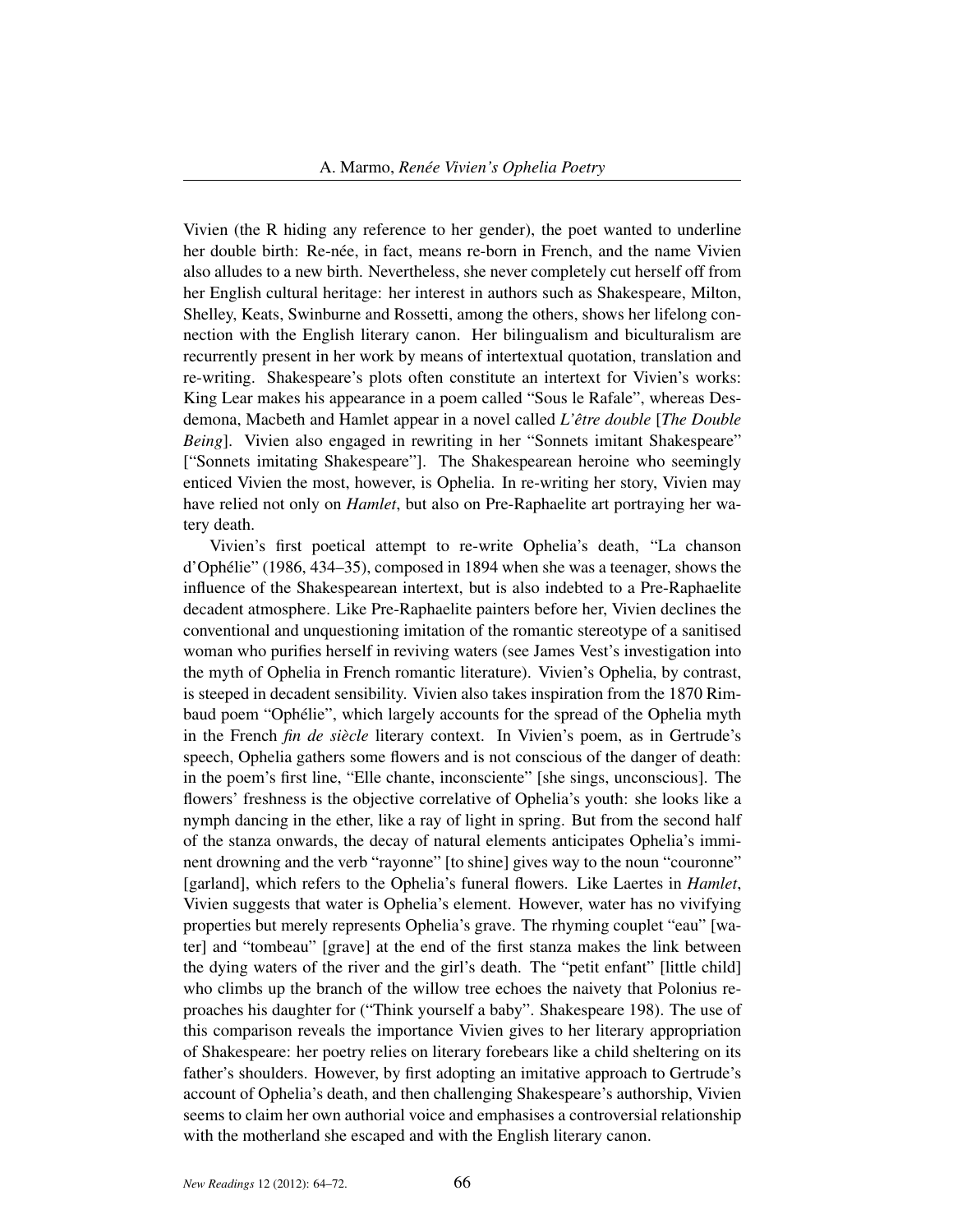As a consequence, in the second part of the poem the poet releases herself from the Shakespearean hypotext in order to give scope for a deeper identification with the heroine's tragic end. The source of her inspiration seems to be Rimbaud rather than the Bard. The verb "suspendre" [to suspend], which divides the poem into two parts, is revealing because it creates an atemporal dimension: like Rimbaud's Ophelia, who "for more than a thousand years / Has passed, a white phantom, down the long black river" (Rimbaud 22), Vivien's maid seems to be caught in an indefinite time. In addition, the verbs in the final section of the poem such as the present tense and the gerundive forms ("en tressant", "en chantant", "flottant" ["by making garlands", "by singing", "floating"]) create a timeless atmosphere that crystallises the moment of dying. By eternalising the heroine's death, Vivien seems to reproduce in poetry the same immobility that Millais had created in his painting, so underpinning patriarchal ideologies that critics like Cherry and Pollock have found in Pre-Raphaelite representations of dying women. This is the reason why, as Engelking states, the representation of Ophelia in this poem is "rather conventional and does not point to the subversive turn some of [Vivien's] more mature prose and Sapphic poetry would take" (373). However, it seems to me that Vivien tries to revise Pre-Raphaelite misogynistic representations of the heroine by opposing a gynocentric view in the final part of her "Chanson d'Ophélie". In his book *Idols of Perversity*, Bram Dijkstra criticised images of women from 1880 to 1990 as "a veritable iconography of misogyny" (viii). What seems to be at odds in Vivien's poetry with the conventional Pre-Raphaelite image of Ophelia's drowning is that the dying heroine is not the privileged focus of male scrutiny anymore: nobody but the willow tree can see her dying or listen to her song turning into a death-rattle. Differently to Shakespeare's *Hamlet*, in which only Gertrude reports Ophelia's death, and differently to Rimbaud's poem too, where only the visionary poet has the privilege of seeing the maid's tragic end, Vivien highights a total absence of human witness. It seems as if only a lyric voice of female suffering can convey Ophelia's pain. It is that very same aestheticised death which Vivien's lyric I wishes for herself, and in the closing stanza she reveals her lyrical selfcomplaint and expresses a desire to die as Ophelia does. The anaphoric use of the passive form ("Entrainée par le fleuve") and the three qualifying adjectives ("inconnu, mystérieux, et supreme") that slow down the rhythm emphasise both the heroine's passive surrender and the poet's unresponsive attitude:

Puissè-je ainsi mourir, les mains pleines de fleures En chantant jusqu'au bout, sans larmes, sans terreur Chantant jusqu'à ma mort, entrainée quand même Par le fleuve inconnu, mystérieux et suprême Par le fleuve funèbre où va l'homme banni Par le fleuve profond qui mène à l'infini.

[I wish I could die, flowers in my hands While I sing until the end, without tears, without terror By singing until my death comes, dragged alike by the unknown, mysterious and supreme river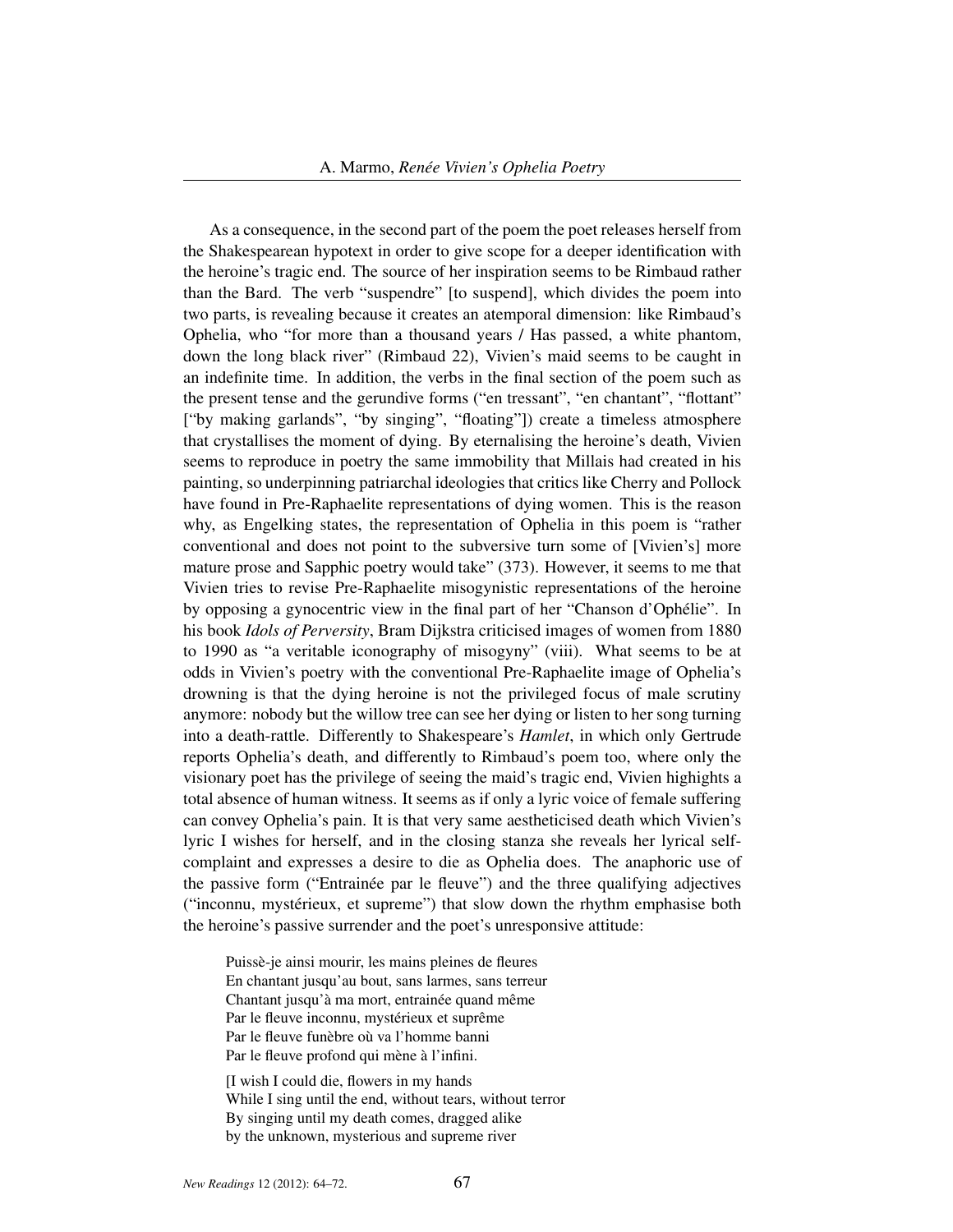by the gloomy river where the banished man goes by the yawning river leading to the Infinite.]<sup>1</sup>

Here Ophelia is not a dying woman to be observed from afar. She is not a fictional character anymore. She seems instead a living, haunting presence, desiring her own beautified death to be conveyed by a female poet who sympathises with her. The death wish in the poem seems to be dependent on Vivien's lifelong sense of guilt and imprisonment. As the "Chanson d'Ophélie" hints at its end, the young poet considered herself a sinner at the time she wrote this poem (on the poem's biographical context see Engelking 372). Her problematical identification with the life-denying Ophelia implies that the Shakespearean heroine, too, being dragged into the "Infinite" by an Acheron-like river, is a sinner. This idea of Ophelia as a wicked girl does not belong exclusively to Vivien: in *Hamlet*, misogynistic speech in the nunnery scene has the prince define Ophelia as "a breeder of sinners", because he considers her as lascivious as his mother. The poem, however, epitomises Vivien's vacillating representation of a pure and sinful Ophelia. The "dangerous conjectures" she "may strew in ill-breeding minds" assume the features of "perversity".

Vivien's perverse Ophelia figure first appears in a prose poem included in the collection *Du vert au violet* which is called "À la perverse Ophélie", then in a homonymic poem collected in *La Venus des Aveugles*, and finally in the autobiographical novel *Une femme m'apparut*. Even if the perverse Ophelia shares with the poem "La chanson d'Ophélie" the same *fin the siècle* imaginary of decay and morbidity, a changed perspective on the heroine of *Hamlet* emerges. From a suicidal girl she has been turned into a perverse drowned woman:

- Je t'ai jadis emportée vers l'eau qui t'aime, vers l'eau qui te ressemble, et je t'ai noyée. . .
- Et l'eau est devenue un marais stagnant.
- Ainsi qu'une perverse Ophélie, tu flottes à la surface de l'étang livide
- (Vivien 1903, 84)
- [I have formerly dragged you to the water that loves you, to the water that looks like you, and I drowned you...
- And the water turned into a stagnant marsh.
- Like a perverse Ophelia, you float on the surface of a livid pond]

Here ambivalent feelings come with the antithetical association between love and death: the lyric voice confesses that she has metaphorically killed her female lover with her loving though cruel hands ("mains amoureuses", "mains criminelles"). Ophelia's beautified death that Vivien had outlined in "La chanson d'Ophélie" assumes here the gothic undertones of a murder, and even the natural elements surrounding Ophelia's corpse are as livid as a putrid marsh.

<sup>&</sup>lt;sup>1</sup>All quotations from Renée Vivien's poems and prose, and from criticism on her work for which there is no published English translation, are given in French, followed by my English translation.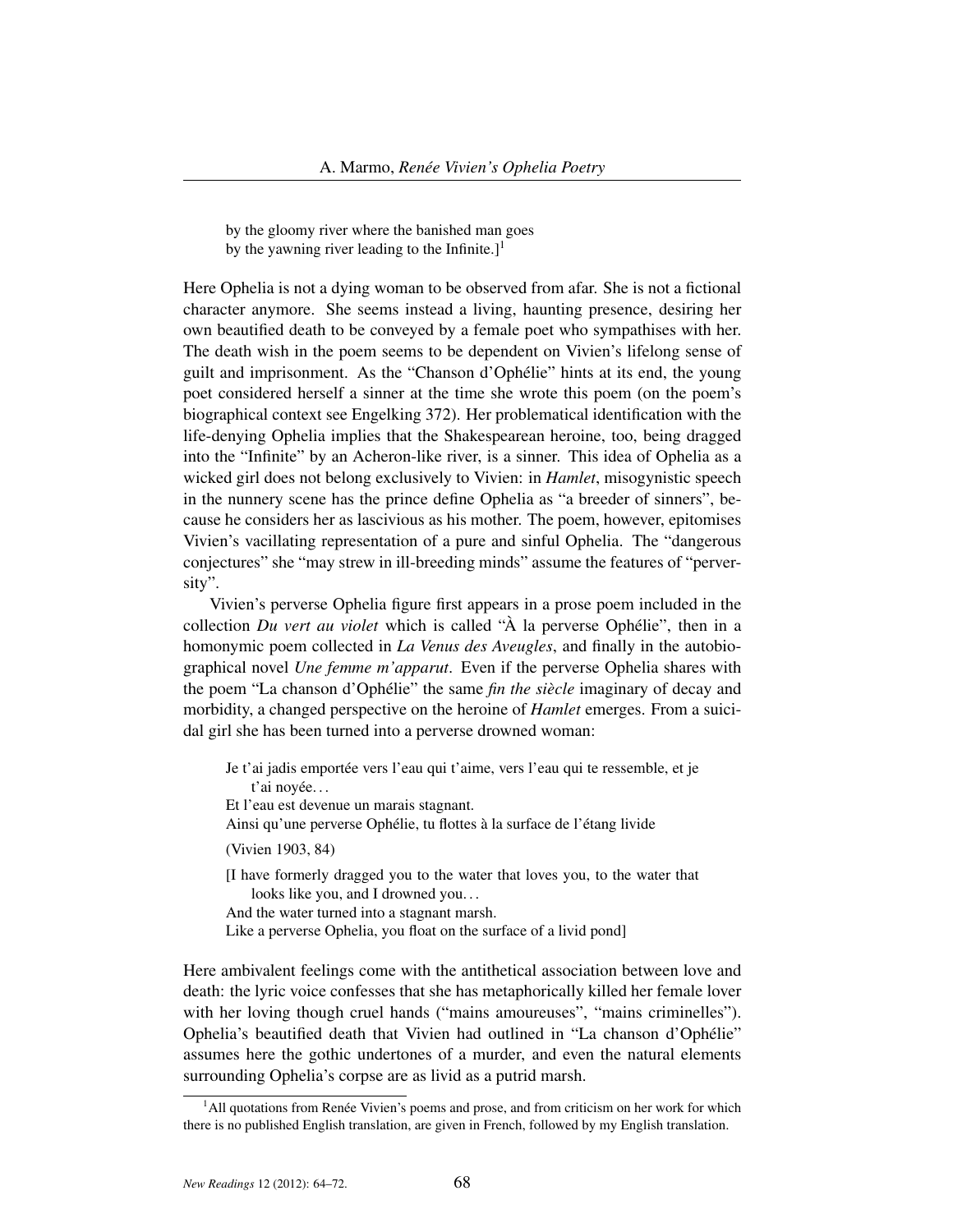In the following poem "À la perverse Ophélie", published in 1904, the female speaker dialogues with a dead Ophelia who haunts her like a ghost and she believes that she herself is the one who drowned her (Engelking 374). This poem stresses the female alternation between "me" and "you", but the vocative "you" seems to be rather an "I" split in two. I suggest reading this poem as a sort of schizophrenic dialogue between Vivien and her own Ophelia-like perverse double, revealing selfdestructive desires. The rhetorical questions that characterise the second part of the poem express uncertainty, doubt, and self-reproach:

T'ai-je noyée hier dans le marais stagnant Où flotte ton regard, ô perverse Ophélie ?. . . Ai-je pleuré ta mort dans l'énigme du jour Qui disparaît, chargé d'espoirs et d'infortunes ?. . . (Vivien 1904, 38) [Did I kill you yesterday in the stagnant marsh where your eyes float, o perverse Ophelia?... Did I mourn over your death in the mystery of the vanishing day full of hopes and misfortunes?. . . ]

The voice in the poem perceives herself as something to discharge, as someone she wants to drown. The drowning, though, represents neither a rite of purification nor an act of redemption, for the surface of the water on which Ophelia's corpse floats is dead and silent ("l'eau morte"; "l'eau calme"). There is no rescue for her, nor for those "Femmes de Désire" [women of desire] who are imprisoned "dans la perversité de leur inquiétude" [in the perversity of their anxiety] in the poem "After Glow" (Vivien 2009, 128).

In Vivien's era, a woman who loses her virginity and sacrifices her body to a man is a fallen creature who deserves to be submitted to the patriarchal order. The poet stigmatises the law and the conventions confining women to a subaltern condition (see Bartholomot Bessou 2009, 145) in a poem titled "L'eternelle esclave", collected in *Du Vert au Violet*, which immediately follows the aforementioned prose poem "À la perverse Ophélie". Here the man is depicted as "tantôt bourreau et tantôt parasite" [both a parasite and a persecutor] (1903, 89) and the woman is physically and socially subjugated to him. She is portrayed as a slave in golden and silver chains, dominated by the man and forced to obey his orders and to trust his insincere talk of love. In those "hypocrites paroles d'amour qui se mêlaient aux ordres du maître" [hypocritical words of love, blended to the master's orders] can be found a connection to Hamlet's words towards Ophelia in the nunnery scene: first denying his words of affection to her, then repeatedly ordering her to go to a nunnery, Hamlet seems to represent "l'homme bourreau" or the "parasite" who deceives his beloved and embodies the patriarchal system. Instead of being a complaint about the woman's condition, these lines emphasise a hesitantly feminist discourse. According to the poet, the woman passively accepts her subaltern condition because of her ignorant approval of misogynist customs.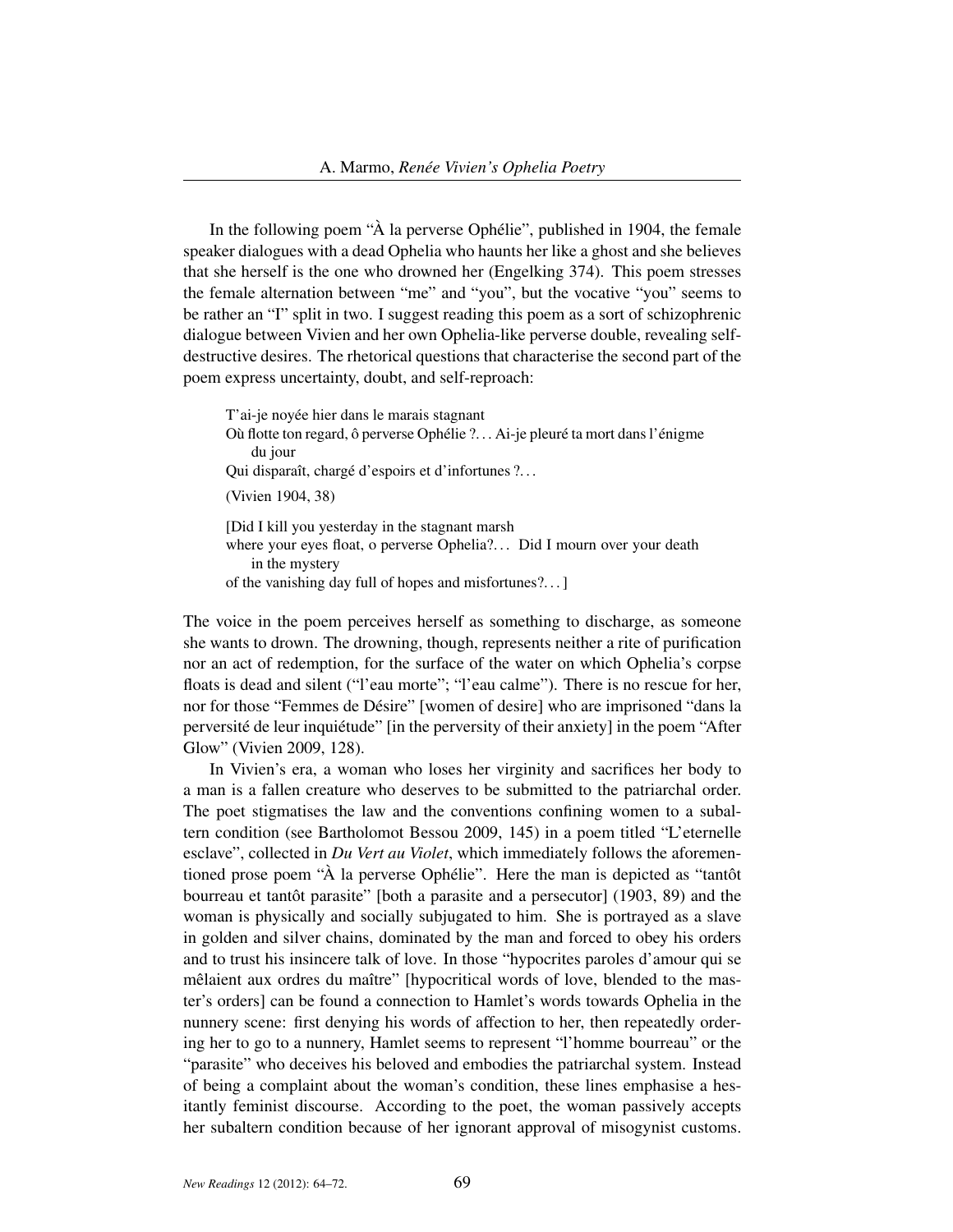Vivien's vacillating feminist discourse is resumed in a sonnet where the poet starts to consider her female lover a "double aimant" [a loving double]<sup>2</sup> who is "grave" comme Hamlet, pale comme Ophélie" [grave like Hamlet, pale like Ophelia]. As Jean Manning has pointed out, the myth of the androgynous that intrigued Vivien so much is not only rooted in the fusion between the sexes, but in the idea of perfection coming from both of them (152). Instead of considering the fusion between genders in positive terms, Vivien's poem conveys someone feeling flustered by the double being:

Mon cœur déconcerté se trouble quand je vois Ton front pensif de prince et tes yeux blues de vierge Tantôt l'Un, tantôt l'Autre, et les Deux à la fois.

[My disconcerted heart is flustered when I see Your pensive prince's brow and your blue virgin eyes, Sometimes One, sometimes the Other, and Both at once.]

Ophelia's lack of unity becomes here a troubling issue. The poet's own divided self, her French and English cultural heritage, imitation and rewriting, male and female, purity and perversion, feminist and anti-feminist discourse, can recompose itself only in poetry and in an Ophelia-like aestheticised death. As Teresa Campi remarks, poetry was the only possible place where Renée Vivien and Pauline Tarn could finally meet (96–97).

The identification between Vivien's Ophelia and the Shakespearean Ophelia is not confined to the poet's lyric work. Ophelia's dead body seems to be the object of Vivien's literary quest in a wider sense. As I have tried to demonstrate, she has a prominent place in Vivien's poetry as both a poetical subject to appropriate and as an artistic image to be inspired by: Vivien's attraction to madness and suicide can be traced back to the character of Ophelia, even though, as far as I am concerned, she never directly makes this explicit in her autobiographical works. In her fictional autobiography *Une femme m'apparut* [*A woman appeared to me*], Vivien wonders where her peculiar desire for madness and suicide comes from:

D'où me vient cette passion singulière pour la folie et pour le suicide, alors que je ne possède ni assez d'imagination pour l'une, ni assez de courage pour l'autre ? Je ne sais (180)

[Where does my singular passion for madness and suicide come from, since I don't have either enough imagination for the first, nor enough courage for the second? I don't know]

By considering herself a self-destroying lunatic Ophelia, the poet wanted her own death to be turned into an artwork. To her, pretending to be like Ophelia and interiorising her pain implied beautifying her own death through art. Vivien's own madness and death represented her response to a rigid patriarchal system, a way to voice her pain, and to vent her rebellion against masculine literary traditions. As

<sup>&</sup>lt;sup>2</sup>The English translation of this poem is from Jay (101).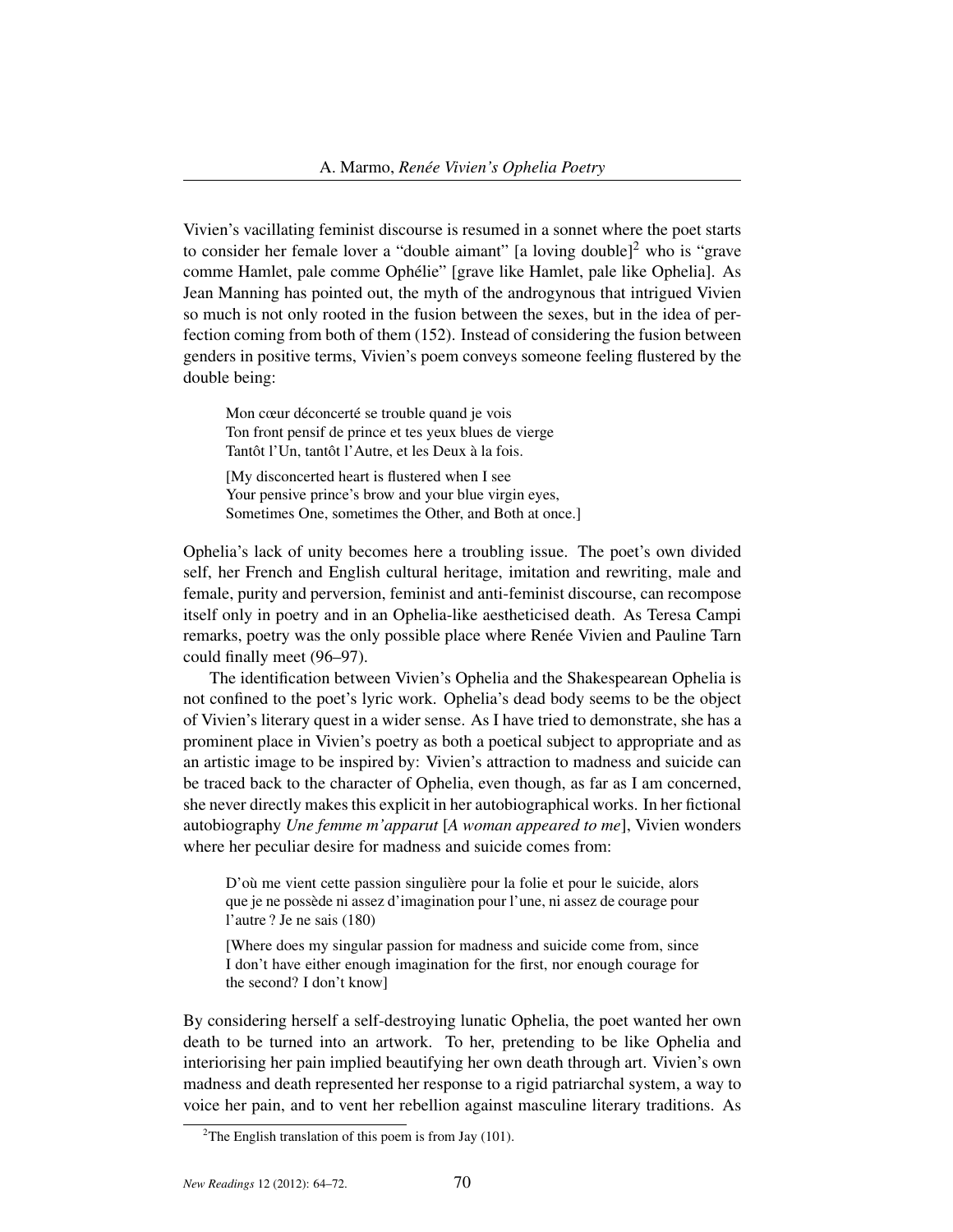Engelking states, her work "records the woman poet's struggle to negotiate with a masculine literary tradition that reveals both the restrictions suffered by creative women, and the disruptive possibilities of feminist poetic revisions" (375).

Nevertheless, what she was not able to fully accomplish in her poetry, she could fulfil through an aestheticised death. This may be the reason why Vivien decided to wear an Ophelia-like white gown for her own funeral and arranged for her grave to be covered with violets, those same flowers she had loved during her life such that she was known as "la muse aux violettes". Her desire, like Laertes's wish for his sister, is "from her fair and unpolluted flesh / May violets spring" (Shakespeare 427). The death that she had wished for so long, after suffering from anorexia, alcohol and laudanum addiction, and at least one suicide attempt, represented the only moment in which the artist could join death's double, life (see Campi 96). To Vivien, the pursuit of an idealised death was a sort of an apotropaic ritual intended to prevent the body, a physical and textual body, from decaying (see Bronfen 164– 65). Only an externally and eternally beautified death could restore both Vivien's body and soul. Fascinated by a double being like Ophelia, whose depicted death gave a neverending artistic existence, Vivien relies on her own demise to celebrate the immortality of her poetical re-writing of Ophelia, an immortality to be acquired through art.

## Works Cited

- Auerbach, Nina. *Woman and the Demon: The Life of a Victorian Myth*. Cambridge, MA: Harvard University Press, 1982. Print.
- Bartholomot Bessou, Marie Ange. *L'imaginaire du Féminin dans l'œuvre de Renée Vivien*. Cahier Romantique 10. Clermont Ferrand: Presses Universitaire Blaise Pascal, 2004. Print.
- —. "Réécritures des féminités dans l'œuvre de Renée Vivien". *Renée Vivien à rebours: édition pour un centenaire*. Ed. Nicole G. Albert. Paris: Horizons, 2009. 141–54. Print.
- Bronfen, Elisabeth. *Over Her Dead Body: Death, Femininity and the Aesthetic*. Manchester: Manchester University Press, 1992. Print.
- Campi, Teresa. *Sul ritmo saffico: la vita e le opere di Renée Vivien*. Rome: Bulzoni, 1983. Print.
- Coleridge, S. Taylor. *Lectures and Notes on Shakespeare*. London: Bell, 1888. Print.
- Cousseau, Anne. "Ophélie: histoire d'un mythe fin de siècle". *Revue d'Histoire Littéraire de la France* 1 (Jan–Feb. 2001): 81–104. Print.
- Dijkstra, Bram. *Idols of Perversity: Fantasies of Feminine Evil in Fin-de-Siècle Culture*. New York: Oxford University Press, 1986. Print.
- Engelking, Tama Lea. "Renée Vivien and the Ladies of the Lake". *Nineteenth Century French Studies* 30.3–4 (2002): 363–80. Print.